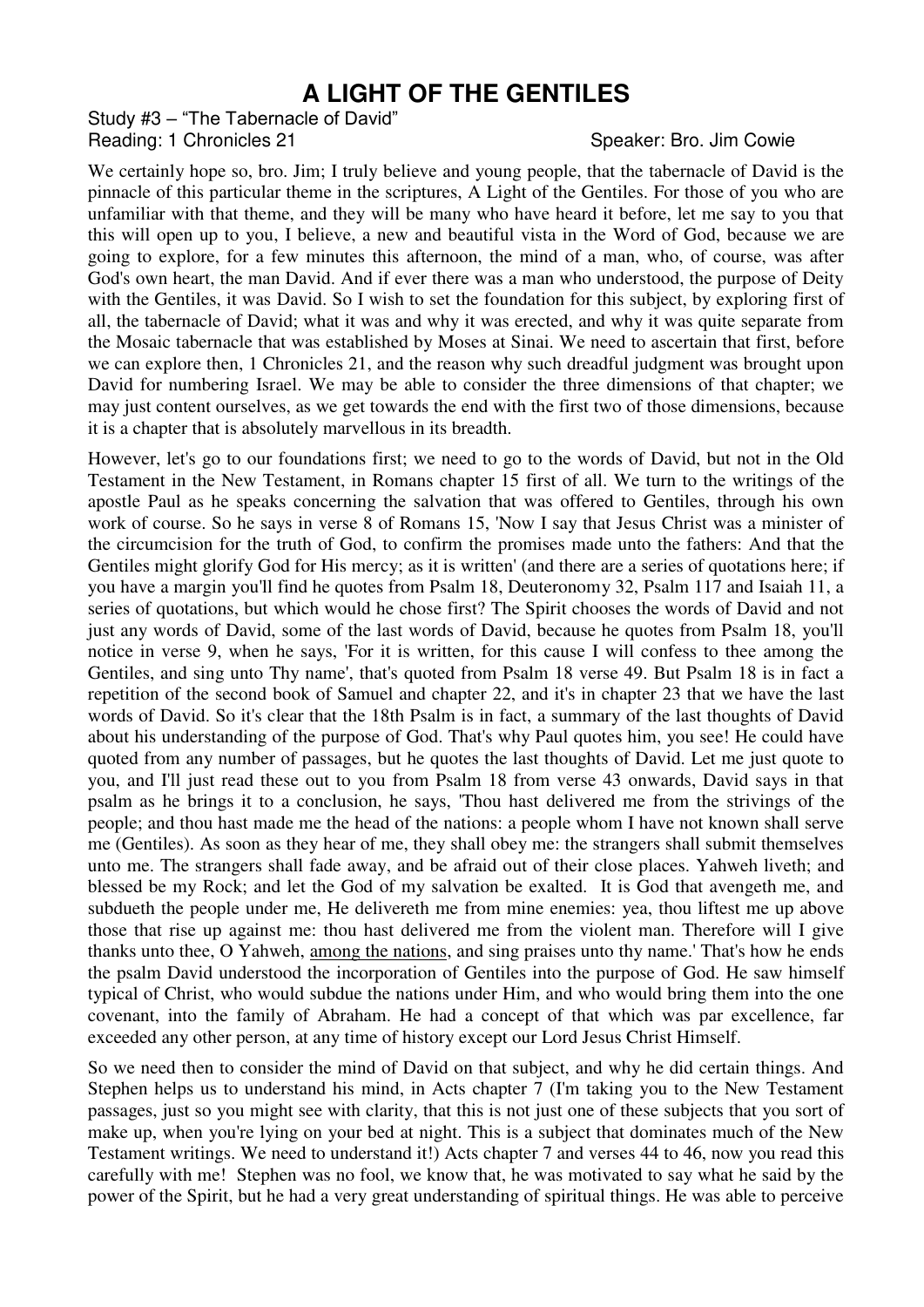the way in which the Old Testament had been written, in a way that you and I find difficult. Let's read his words carefully! Verse 44, 'Our fathers had the tabernacle of witness in the wilderness, as He had appointed (Acts 7:44), speaking unto Moses, that he should make it according to the fashion that he had seen. (Moses did that) Which also our fathers that came after, brought in with Joshua (as it should read) into the possession of the Gentiles (so they brought the tabernacle of Moses into the possession of the Gentiles in the land of Canaan. No problem, is there? Simple, Sunday School stuff!) Whom God drove out before the face of our fathers, unto the days of David'. Now, hang on a minute, hang on, I thought David was the one who subdued the Gentiles round about, didn't you? Was it not David who had great victories over the Philistines and the surrounding nations? What does this say? They came into the land, into the possession of the Gentiles, whom God drave out before the face of our fathers, unto the days of David. 'Who, verse 46, 'found favour before God' (why did he find favour? Well, for many reasons but have a look at the reason given here) 'And desired to find a tabernacle for the God of Jacob', so David built a tabernacle quite separate from the Mosaic tabernacle, which is audacious isn't it? on any ground, that's audacious, but he did it, and found favour with God, and moreover he ceased murdering or killing Gentiles and he saved them by preaching to them and bringing them to the truth. Well, of course, David killed many Gentiles for sure, but he converted many more to the truth. And that's what this is all about! The tabernacle of David!

Now, how important is this? Have a look at Acts chapter 15. Acts 15 of course, was one of the most important meetings ever held in the brotherhood of Christ. We think our business meetings are important, they pale into absolute insignificance alongside of this one! If this meeting had gone wrong, we wouldn't be here today! This was the crux of the truth, whether they should go down the track of Judaism or stay with the preaching of the apostles. And they had a great debate about that, and there was a strong body of opinion against what Paul was saying, until James got up. We know the record, Acts 15:12, 'that all the multitude kept silence, and gave audience to Barnabas and Paul, declaring what miracles and wonders God had wrought among the Gentiles by them'. (Let me just indicate at this stage, the word 'Gentiles' occurs seven times in this context. I don't think that's by accident, because 7 is the number of the Abrahamic covenant. 7 times in the context) 'And after they had held their peace, James answered, saying, (now he of course, brought this conference to a conclusion and, of course, his words were the seal on the decision. Now you look at them, they're not properly understood, I say that with all due respect, they're not properly understood). He says, 'Men and brethren, hearken unto me: Simeon hath declared how God at the first did visit the Gentiles (that is, He sent His Spirit amongst them; they received the power of the Holy Spirit from Acts chapter 10 onwards. Peter of course, could testify to that!) 'to take out of them a people for His name' (He's still doing it) And to this agree the words of the prophets; (now the subject matter of verse 14 is the preaching of the gospel to the Gentiles, all agree? the preaching of the gospel to the Gentiles. Well, no one would argue with that; how would you prove from the scriptures that that had to happen? Well, look how James proves it!)

Verse 15, 'To this agree the words of the prophets; as it is written, After this I will return, and will build again the tabernacle of David, which is fallen down; and I will build again the ruins thereof; and I will set it up: That the residue of men might seek after the Lord, and all the Gentiles, upon whom My name is called (in fact it's in the perfect tense, it's hath been called) saith the Lord, who doeth all these things. Known unto God are all his works from the beginning of the (age)'. Well, of course, they're known unto God, so He set out to preach to the Gentiles through the work of the apostles, but would you use Amos chapter 9 verses 11 to 15, to prove it, ? Really, would you use that chapter? Just keep something in Acts 15, and have a quick look at Amos chapter 9. Now I ask you, if you were James, and you had to summarize the most important business meeting ever called in Christadelphia, upon which hinges the lives of millions of people, if you got it wrong, which passage of scripture would you quote to prove that the gospel had to go to the Gentiles? through the work of the apostles? He says God did visit the Gentiles through the apostles and to this agree the words of Amos chapter 9, and there was an end to the matter. It was a closed book; case over! I wouldn't have used this passage, but James did!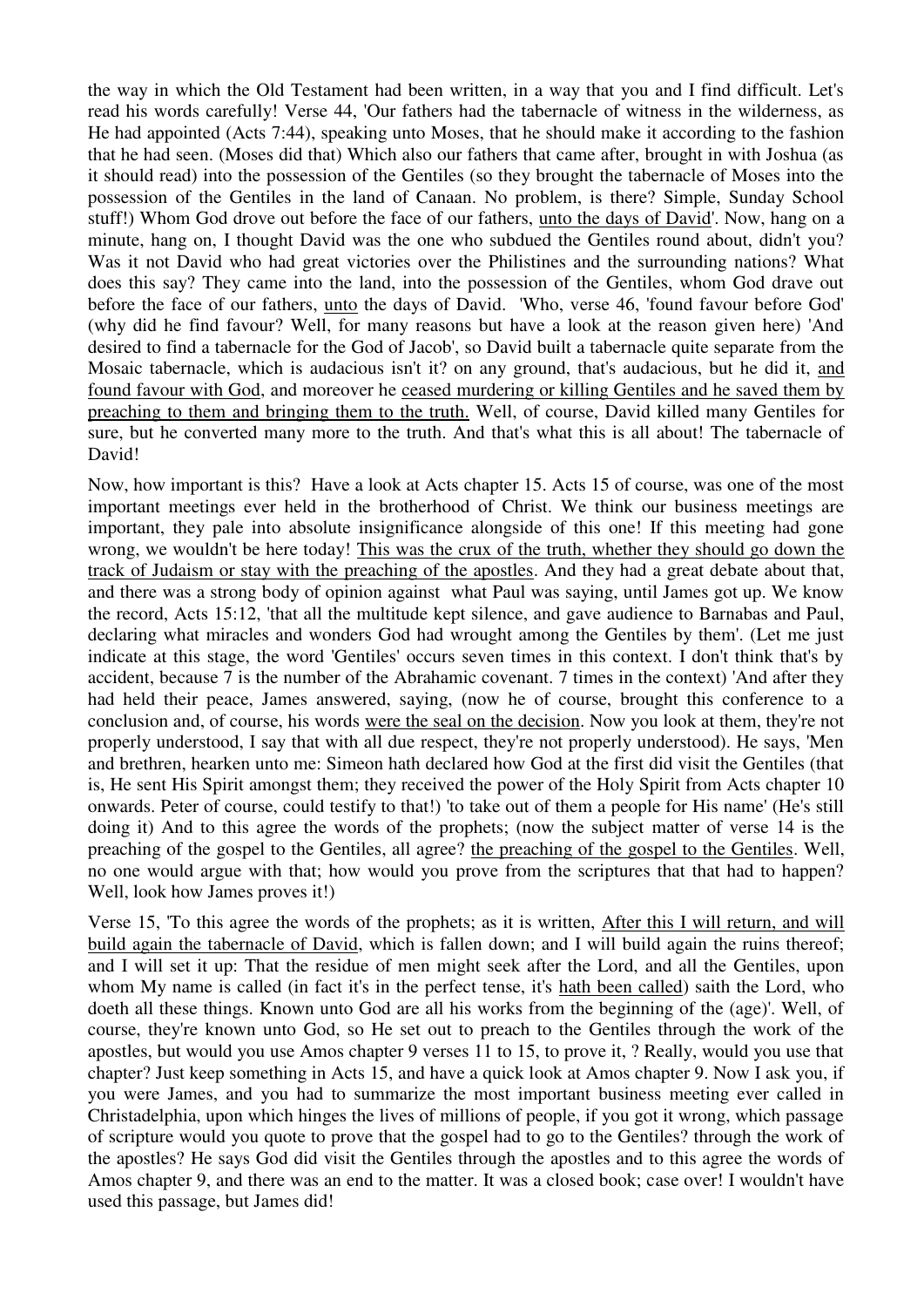Amos 9:11, what do you reckon it's all about? 'In that day will I raise up the tabernacle of David that is fallen, and close up the breaches thereof; and I will raise up his ruins, and I will build it as in the days of old. That they may possess the remnant of Edom, and of all the heathen or nations, which are called by my name, saith Yahweh that doeth this. Behold, the days come, saith Yahweh, that the plowman shall overtake the reaper, and the reaper of grapes him that soweth seed; and the mountains shall drop sweet wine, and all the hills shall melt (He goes on to talk about the kingdom age; isn't Amos 9 about the kingdom? Everybody's nodding, it is about the kingdom; James doesn't use it about the kingdom! He's not quoting it about the kingdom age, . He quotes it about the preaching of the apostles to the Gentiles, and there's only one phrase in there that really talks about that, and then only by inference. But you see, he expected everybody to understand what the tabernacle of David represented, and they did! because it was the end of the argument. Case over! Sat down, and wrote a document of the decrees for to keep, and set it out. And you come back to Acts 15 and you'll see, in verse 16 his quotation from Amos chapter 9 verses 11 and 12, is clearly laying emphasis on the phrase, the tabernacle of David. What did it represent?

Well, that's what we're going to explore here this afternoon; as I said, it's an absolutely marvellous theme, but you'll need to think, and as we go along we'll put the pressure on, a little bit like the brain of Legion, the pressure keeps coming on and on. Well, I hope you won't go insane, but I'm sure that if you think carefully and follow me carefully, that you'll get to see the great beauty that lies in 1 Chronicles chapter 21, to which we will eventually get, God willing. So the tabernacle of David, it was there revealed in the preaching of the apostles, but there's going to be in the kingdom age, a tabernacle of David, Isaiah chapter 16. This is where it's all heading, the preaching of the apostles is designed to produce this result. Isaiah 16 and verse 5, all about setting up of the kingdom, 'And in mercy shall the throne be established: and He shall sit upon it in truth in the tabernacle of David' (the word tabernacle is 'ohel' a tent. The tent of David; what will He do?) 'judging, and seeking judgment, and hasting righteousness'. He's talking about the establishment of the kingdom and there's going to be a tabernacle of David in the kingdom, there's not going to be a tent, well, it will be a tent in a sense because the cloud that covers the mountain, from the rim of the temple to the other side, entirely enshrouding Zion, will be a 'ohel' or a tent, that's how it's described in Isaiah chapter 4. So there will be a tent and beneath that tent is going to be a building, the ruins of the old temple raised up, and it's going to be called a 'house of prayer for all nations'. Isaiah calls it 'the tabernacle of David' because it's going to be built in the same place where David put his tabernacle, in order that he might gather both Jew and Gentile into that place, to worship, quite separate from the Mosaic tabernacle, therefore, quite separate from the Law.

Now we are beginning to understand the workings of the mind of a great man, a man who thought like God! who was after His own heart. Let's go back then, to see why David built his own tabernacle. 2 Chronicles chapter 1, of course, records the succession to power of Solomon, and we'll read verses 3 and 4, 'So Solomon, and all the congregation with him, went to the high place that was at Gibeon' (now read this carefully) for there at Gibeon was the tabernacle of the congregation of God, which Moses the servant of Yahweh had made in the wilderness' (there can't be any doubt as to which tabernacle that was at Gibeon, it was the Mosaic tabernacle). There it was with it's linen surrounds, it's coloured gates, and inside was the altar of burnt offering upon which Solomon made offerings; and then there was the tabernacle building itself, with its holy place, and behind that the Most holy place and in the holy place there was the lampstand and the table of shewbread, and the altar of incense and the veil, but when you opened the veil, no ark. No ark! where was the ark? well, we'll find out in a minute where the ark was, but verse 4 tells us where it was; 'But the ark of God had David brought up from Kirjath-jearim to the place which David had prepared for it: for he had pitched a tent for it at Jerusalem', so you see, there was the tabernacle of Moses at Gibeon about six or so miles north of Jerusalem. It had everything except the ark; the Most holy place was vacant, and the ark was in a little tent inside the city of Jerusalem, where David had put it after he brought it up from Kirjath-jearim.

Now, what's all this about? Well, that's the tabernacle of David. But why would he do that? What man would have the audacity to put the ark in a little tent by itself in Jerusalem, while the Mosaic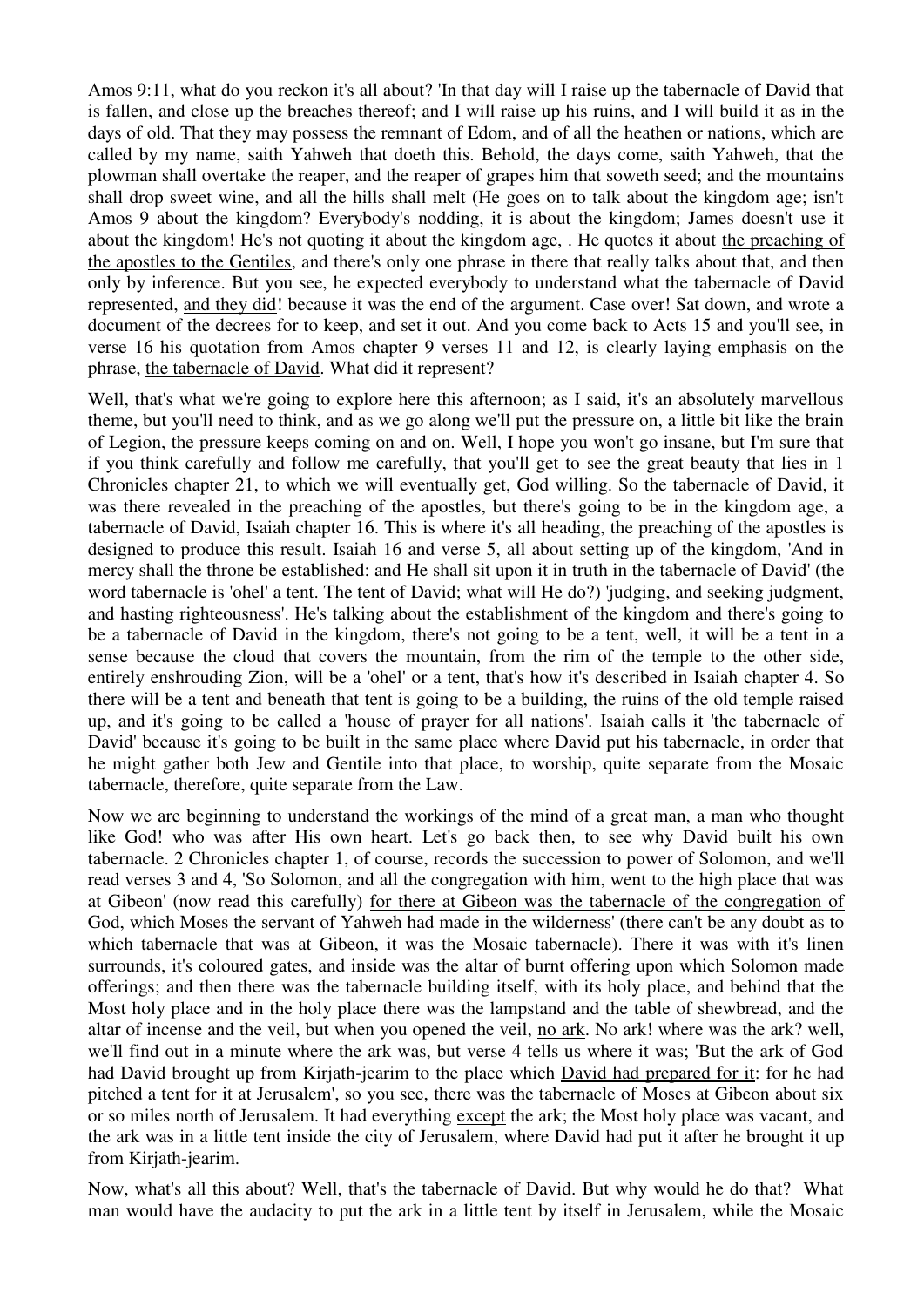tabernacle is at Gibeon? What effrontery is that, ? Well, it wasn't effrontery because Acts chapter 7 says, 'that God was pleased with that'; David found favour in God's sight because 'he desired to find a tabernacle for the God of Jacob' (doesn't say the God of Abraham; it says God of Jacob) Why Jacob? Well, you see, Jacob is a name that is related to the Gentiles, because Jacob had twelve sons and by the time he came to Egypt, he had 70 sons. 12 is the number of Israel, and 70 as we pointed out last Thursday, is the number of the Gentiles. Interesting isn't it? 'He desired to find a tabernacle for the God of Jacob' (if I had half an hour I could take you through the Psalms and the scriptures and show you that that term 'Jacob' is used precisely like that! We haven't got that time so we'll stick with what we've got.

Let's have a look at 1 Chronicles chapter 15; why did David build this tabernacle? 1 Chronicles chapter 15 verse 1, 'And David made him houses in the city of David, and prepared a place for the ark of God, and pitched for it a tent. Then David said, None to carry the ark of God but the Levites: for them hath Yahweh chosen to carry the ark of God, and to minister unto Him for ever'. So he got them to carry it into Jerusalem to put it in his own tent. And you know what he did, after the disaster with Uzzah, he made sure that the Kohathites carried the ark upon their shoulders. So we go back to 2 Samuel chapter 6, (we'll take this step by step) and the bringing up of the ark to Jerusalem. A well known story, of course, amongst us, of the disaster of the threshingfloor of Nachon, when Uzzah put forth his hand and he was smitten down. 'So David was afraid that day' verse 9, and in verse 10, 'David would not remove the ark of Yahweh unto him into the city of David: but carried it aside into the house of (now look, those of you who can remember what we read about in Amos chapter 9 and in Acts chapter 15, will remember that the name 'Edom' occurred there; that the remnant of Edom might have a place in the tabernacle of David). Where does he bring the ark for this three months? 'into the house of Obed-edom, the servant of Edom, is his name. He was a Gittite which means he was a Philistine, because a Gittite was one who came from Gath. Now, some suggest that he was a Kohathite but I don't know of any evidence that proves that, but we are told that he was a Gittite, a man from Gath, and we're going to have a look at some men from Gath in a moment, who were Philistines, and his name was a servant of Edom, and he was in Israel.

And look what the record says in verse 11, 'And the ark of Yahweh continued in the house of Obededom three months: and Yahweh blessed Obed-edom and all his household', and they thought that was remarkable! Now how would He bless the house of Obed-edom in three months? Well, He might have had crops out there that were growing and all of a sudden they were in full ear; he might have had no children and all of a sudden, his wife was with child. We don't know how he was blessed but in three months it became terribly obvious that Yahweh had blessed the servant of Edom. And they thought that was remarkable! And Jews would look upon him and say, 'he's a Gentile and he's being blessed'; 'God must be with him', and He was! because the ark was in his house and David got his sign, . He got a sign that what he proposed to do was right! Building his own tabernacle quite separate from the Mosaic system, he now had a sign that it was right! and he went ahead with that.

Verse 12, 'It was told king David saying, Yahweh hath blessed the house of Obed-edom, and all that pertaineth unto him, because of the ark of God. So David went and brought up the ark of God from the house of Obed-edom'. What did he do with it? Well, he acted as a priest in verse 14, 'he was in a linen ephod' (if we had time we'd take you back to Genesis 14 and show you that he was actually acting as the Melchisedek priest, both king and priest; that's why you see down in verse 19, 'he brought out bread and wine and gave it to the people', just like Melchisedek brought out bread and wine to Abraham, but that's another subject! Let's just stay where we are with the tabernacle of David.)

Verse 17, 'And they brought in the ark of Yahweh, and set it in his place, in the midst of the tabernacle 'ohel' = tent, that David had pitched for it' (notice the margin, stretched). So he stretched out a piece of canvas and he put the ark underneath it. 'So David offered burnt offerings and peace offerings before Yahweh and he was blessed'. He was blessed in what he did, because he'd done the right thing; but an ordinary commentator would look upon that and say 'this is disastrous; he should have taken the ark to Gibeon and put it there in the tabernacle of Moses, surely!' It wasn't disastrous,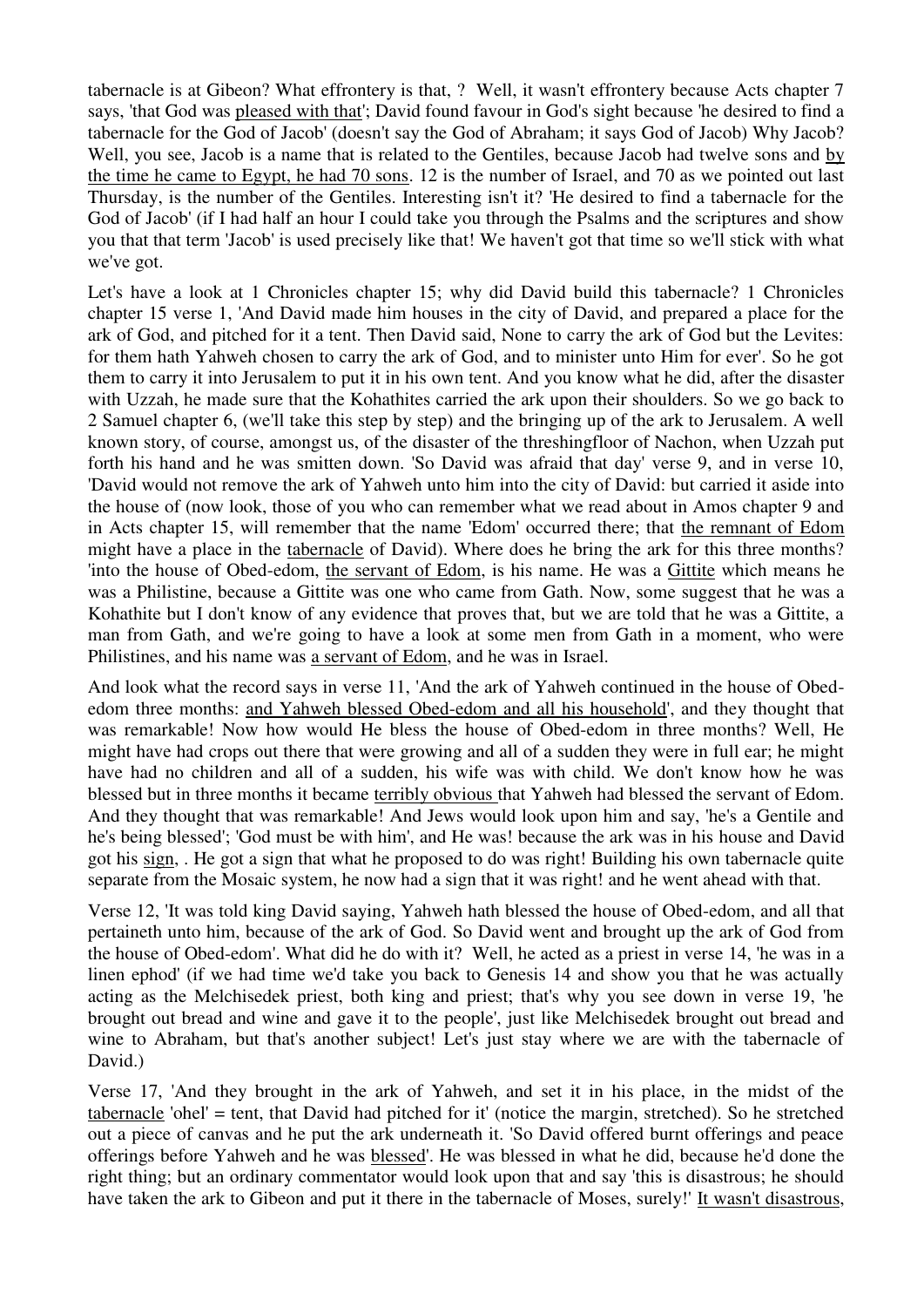it was all part of the plan and purpose of God; and God looked down upon that man and said, 'Look at him, look at him; he's a man after my own heart; he understands what I'm doing! That's why David worked to bring Gentiles into the plan and purpose of God; that's why he converted them instead of killing them!

And we go to 2 Samuel chapter 15 and we see how he converted them. David embraced Gentiles into Israel and many of them had been his former enemies, who at one stage of their life would gladly have cut his throat. But now, they were in the truth, verse 18 of 2 Samuel 15, 'And all his servants' (and this is the occasion of course, when Absalom revolted against his father, and David had to flee out of Jerusalem, across the Jordan to Mahanaim; so he's on his way out of the city of Jerusalem, fleeing from Absalom. 'And all his servants passed on beside him: and all the Cherethites, and all the Pelethites' (who were they? Well, if you have a look at Zephaniah chapter 2 and verse 5, in your own time, and 1 Samuel 30 and verse 14, you'll find out that they were Philistines! Philistines, in fact the term 'Cherethites' means 'an executioner', they were executioners who had joined David and became part of his army). 'So there were Cherethites, and Pelethites and all the Gittites'. Now the Gittites were those from Gath, they were Philistines, . Now you might say, well, couldn't they have been Jews that lived in Gath? Well, we know that Gath at the time of David was controlled by Philistines, and the record says at the end of verse 18, 'and all the Gittites, 600 men that came after him from Gath, passed on before the king', no doubt about where they were from.

Then, look at the next verse. 'Then said the king to Ittai (his name means 'near' because he came near to Israel) the Gittite (another man from Gath who was obviously a permanent man) 'wherefore goest thou with us? return to thy place, and abide with the king: for thou art a stranger, and also an exile from your home'. You are a Gentile, so you see, there can be absolutely no doubt at all, that a good proportion of David's army, perhaps a 1/3 of it, and young people, consisted of Gentiles. Philistines, you might say to me, how do you prove that? You've only got to turn a few pages in your bible to 2 Samuel 18 verses 1 and 2, when from Mahanaim, David sent forth his army against Absalom we read in verse 2, 'That David sent forth a third under the hand of Joab, and a third under the hand of Abishai (have a look at the middle of the verse!) and a third part under the hand of Ittai the Gittite', so a third of David's army fighting against Absalom, consisted of Gentiles mainly Philistines who were led by a Philistine. See what Stephen was talking about? 'He drove out the Gentiles before Israel unto the days of David', and then David converted them!

And it's calculated that there were at least half a million Gentiles in the kingdom of Israel in the days of David. Half a million which was almost a 1/3 of the population. Now that's amazing isn't it? BUT, it's a fact, and that's why the subject of the tabernacle of David is so important; David knew exactly what he was doing, but he did make a mistake towards the end of his life. He did make a mistake! There were two great sins in David's life and they were both against his God, but the victims in the first sin of course, were Uriah and Bathsheba. The victims in his second sin was the whole nation of Israel but primarily, first and foremost, the Gentiles who had become part of the nation of Israel.

And we often think that 1 Chronicles 21, which records the numbering of Israel, to which we shall now turn, is simply a record that concerns a mistake that David made about a simple numbering of the people. It had far wider implications than that; as I said, there are three dimensions to this chapter, 1 Chronicles 21, let's just explore the first dimension concerning this subject of the Gentiles and the purpose of God. The record starts in 1 Chronicles 21, with Satan standing up against Israel. Now Satan here, of course, is related to Yahweh Himself in the companion account of 2 Samuel 24 verse 1; what God did was simply let David alone for a while, and the prosperity of the times and the peace that had descended upon that nation, brought about a certain complacency and blinded the mind of David for a little while. We're not unfamiliar with that process, it happens to us occasionally too, and so we read that 'He provoked David to number Israel. And David said to Joab and to the rulers of the people, Go number Israel (and I want you to notice the language) from Beer-sheba even to Dan' (now if I get time this afternoon, we'll go back to Genesis 21 and find out where that name Beer-sheba came from, but I think you can remember anyway? Beer-sheba means 'the well of the oath' and it was named when Abraham made a covenant with Abimelech the king of the Philistines,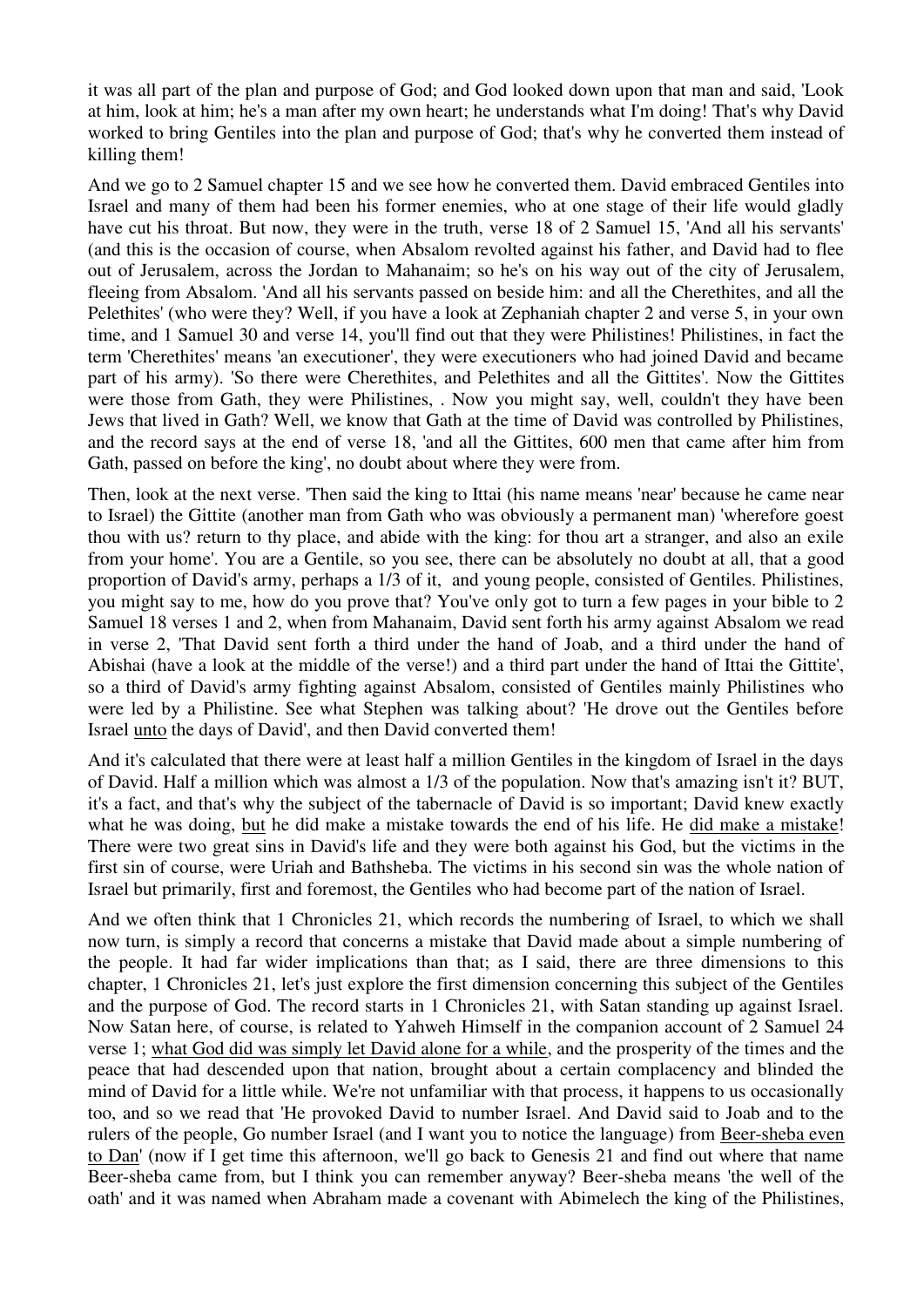and offered up 7 ewes, 7 sheep to confirm that covenant. 7 sheep because you see, it wasn't just any covenant, it was the Abrahamic covenant, that was being solemnized by the offering of those 7 sheep. Abraham had brought, as it were, Abimelech into the truth; and if we had time to take you to Isaiah 59, we could expand upon that.

And the next chapter has to do with the offering up of Isaac, which was a portrayal, a typical portrayal of the way in which Yahweh, the Father, would offer up His only One, His only Son, like Abraham the father would offer up Isaac, his only one. Now, just keep that in mind; that's how Beersheba got its name, and it was from Beer-sheba that Abraham went with Isaac for a three days journey, remember that, three days journey to offer him up upon mount Moriah. I'm just painting a little picture in your minds so that you can see that 1 Chronicles 21, doesn't stand in isolation by itself; this chapter is built upon Genesis 22.

So he goes from Beer-sheba to Dan in judgment, that's where David ended up, in judgment because he forgot for a moment, the principles of Beer-sheba. What did he do? Well, he asked Joab to number the people; had that been Nathan, he wouldn't have done it, but because it was Joab, of course, he had a problem with Joab. If Joab had said black was white, then David would have said white was black; they couldn't get on as brethren, they couldn't agree you see. If one said that's black, no I'm sorry it's white! so he lost sight of the principles because of his personal problem with Joab. Make sure it doesn't happen to us! because it does happen sometimes, you lose sight of principles when politics get in the way; just a little lesson by the way but it's one that cost David very dearly. It blinded him to his understanding of the purpose of God with the Gentiles. Because in numbering Israel, (now there was no sin in numbering Israel for the purpose of collecting the half shekel of the sanctuary) You know the record of Exodus chapter 30:12-14, you could number Israel, but when you did, you had to collect from every single one of them, a half shekel of the sanctuary, a silver piece of coinage so to speak, so that they all might see that they needed redemption equally, everybody; rich or poor, paid a half shekel. No problem in that, but there was a problem in numbering Israel, if you were taking their number to see how strong you were! Verse 5, 'Joab gave the sum of the number of the people unto David (having done that grudgingly, because he didn't finish the job). And all they of Israel were a thousand thousand or a million and 100,000 men that drew sword: and Judah was 470,000 men that drew sword. But Levi and Benjamin counted he not among them; for the king's word was abominable to Joab'. Where do you read in those two verses of the Gentiles that were in the land?

Where did they come in the census? (you have a census over here, don't you? They send out a piece of paper every 10 years asking where you were born, what's your father's name etc?) Well, where did the Gentiles fit into the picture? They were left out, because he numbered the tribes; what tribe are you from? Reuben, tick, Dan, tick, Philistines, sorry! you don't count! So they were left out and David had made a grave mistake, and we know he made that mistake because God proceeds to punish him in accordance with that mistake. You have a look what happens in verse 14, 'So Yahweh sent pestilence upon Israel; and there fell of Israel seventy thousand men'. Now why do you think He would chose 70,000? Well, let me just give you a quick rundown for those who weren't here Thursday! When God divided to the nations their inheritance, Deuteronomy 32 verse 8, He divided them according to the number of the children of Israel. How many were there? firstly, 12, then when they came to Egypt,70. So that in Genesis chapter 10, if you carefully number up the families that were divided after the flood, that came from the three sons of Noah, you will find there are 70, 70. When Israel came to Elim after being at the waters of Merah in Exodus chapter 15 verse 27, they saw in Elim, the place of the mighty ones, you've got it! 12 wells of water and 70 palm trees. Yes, there was the kingdom age, Israel=the twelve wells and from those 12 wells were the 70 palm trees of the Gentiles drawing sustenance! In Luke chapter 9 the Lord Jesus Christ, using the principle, to the Jew first and then to the Gentile, sent forth 12 disciples 2x2, and in the next chapter, chapter 10 verse 1, He sends forth 70. Why? Jew first then Gentile; you see, when we read the number 70, and you'll find it used prominently in the scripture, we are being told with great clarity, that that is the number of the Gentiles. What about a 1,000? Well, you see in Judges chapter 6 and verse 15, a humble man called Gideon, replied to the angel and said, 'My family is the least in Manasseh', do you know what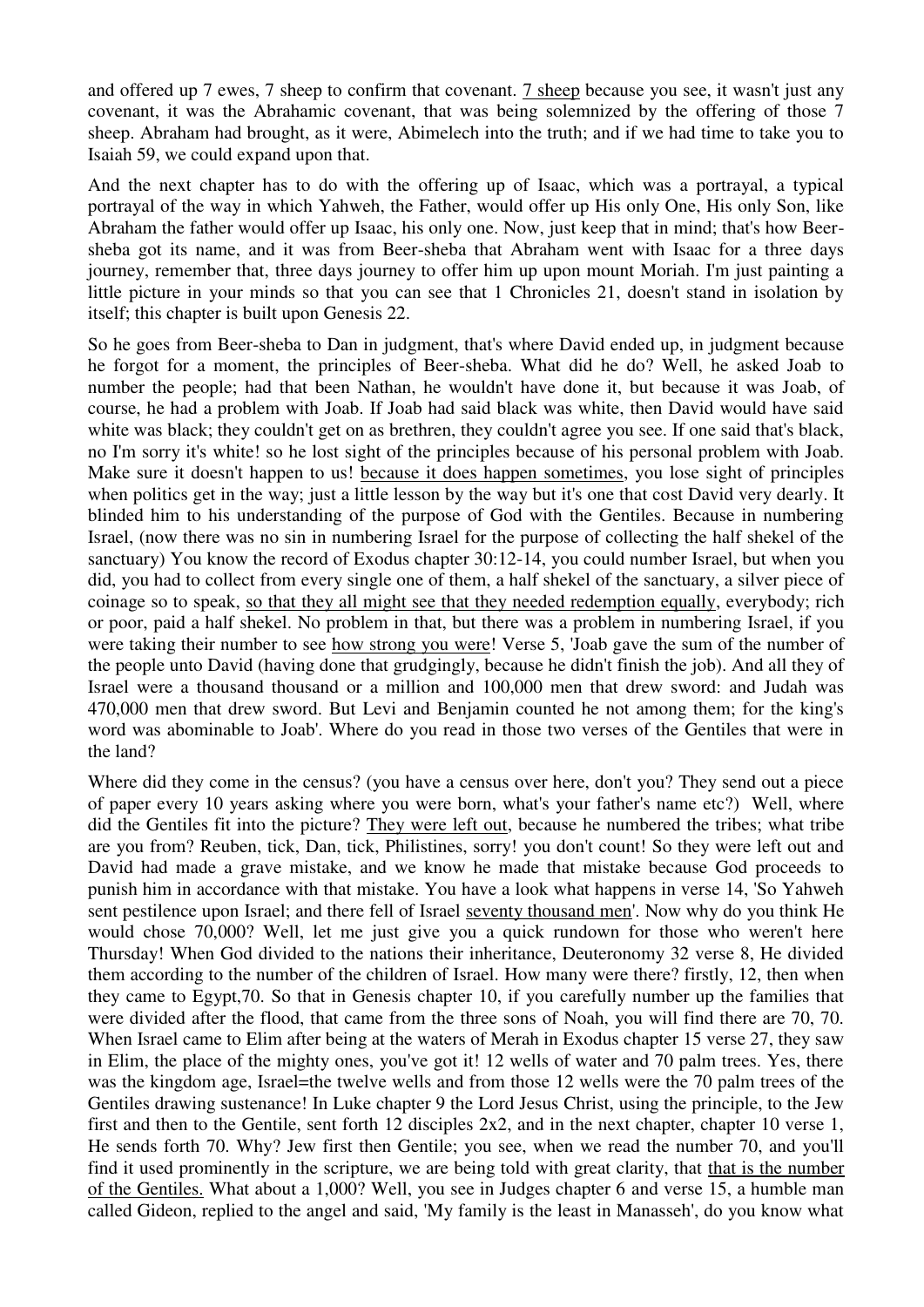word he used, ? Look at the margin, 'a thousand', 'my thousand is the least in Manasseh', in other words, in the scriptures, a thousand represents a family. So here we've got 70,000, the families of the Gentiles, so when God brought pestilence upon Israel in verse 14, 'and there followed Israel, the ones who had been numbered to the exclusion of the Gentiles, He took out of Israel, 70,000, because David did not incorporate the family of the Gentiles in his number, and he lost sight of the reason why he put the tabernacle in Jerusalem and stuck the ark in it!

Near the end of his life he was just clouded, clouded by politics, so that you can see, there is a dimension to this chapter that may be, we don't always pick up, we think he just sinned in numbering Israel; well, he sinned alright; he left the Gentiles out! Now you might say, that's a fancy notion, sounds alright but how can you prove it? Just read on with me, verse 15. 'And God sent an angel unto Jerusalem to destroy it: and as he was destroying, Yahweh beheld, and He repented Him of the evil'. What did He see, ? Why did the angel stop destroying at this spot? Yahweh beheld, that word 'beheld' there is the Hebrew word 'raah' it means 'to see' to actually 'see something with your eyes', what did He behold that made Him stop, and repent of the evil? 'He said to the angel that destroyed, IT IS ENOUGH, stay now thine hand! And the angel of Yahweh stood by the threshing floor of Ornan the Jebusite'. He was a Gentile and he had with him (if you cast your eye across to verse 20) 4 sons, and so there were 5 of them. Mercy, grace, grace upon the Gentiles, Ornan the Jebusite, but hang on, I thought David kicked the Jebusites out of Jebus? and named it the city of David? Did he slaughter them all? Well, he didn't slaughter their king, because here he is; we're told in the companion account, that he was a king; so he left their king alive and there he was as large as life and he still had a possession in the land of Israel, and it was on the mount known as Moriah. Mount Moriah, he actually possessed the very place where Abraham took Isaac and offered him up. You reckon that's by accident?

So here he is, Ornan the Jebusite; do you know how often the name 'Ornan' is used; he was a Gentile Ornan, that particular name occurs 12 times in the Old Testament, because you see, he consisted of the true Israel of God. He was part of the Israel of God, but he was a Gentile. So it's by the 'threshingfloor of Ornan the Jebusite' that the angel stops. So what did David do? Well, David was rushing off to Gibeon; in the confusion of his mind, at the end of this three days, as he heard reports of people dying by the thousands, 70,000 in fact, in the confusion of his mind he said, 'Maybe I've done something wrong? He'd done something wrong alright; he'd numbered Israel and left the Gentiles out, and so he decides that he's going to go before Yahweh to Gibeon. Have a look at verse 29 of 2 Chronicles 21, 'For the tabernacle of Yahweh, which Moses made in the wilderness, and the altar of the burnt offering, were at that season in the high place at Gibeon'. But the ark wasn't there, we found that out! that was in Jerusalem, BUT, look at verse 30.

'David could not go before it to inquire of God: for he was afraid because of the sword of the angel of Yahweh', now we're told in verse 27 'that Yahweh commanded the angel: and he put up his sword again into the sheath', so you see, when David made a sacrifice in the threshingfloor of Ornan the Jebusite, the angel actually put that drawn sword that he had in his hand, back in the sheath. But verse 30 says that 'David could not go to Gibeon because the angel had the sword drawn: for he was afraid because of the sword of Yahweh'. Now, if you can get this picture straight in your mind, this is what happened! God came to David and said, 'What will you chose? Three months before your enemies, three years famine or three days pestilence before Yahweh? And he chose the three days because of the mercy of His God. So the angel went out and destroyed, and as he came to Jerusalem hacking and slaying in his path, as it were, using the power of the Spirit to destroy the people of Israel, he came to the threshingfloor of Ornan the Jebusite who was there with his four sons; and Yahweh said, That's enough; don't destroy Gentiles! So He stopped him there in that place. But you see, while all this was going on David was running out of the city of Jerusalem and up over the hill of Moriah, which was evidently outside the walls of the city at that stage, and was running towards Gibeon to the north. He wanted to go before his God to plead for mercy; but he was stopped by the angel with the sword drawn in his hand. Why was he stopped, ?

Why was he stopped? Let's see if we can find out the reason! Verse 18, 'The angel of Yahweh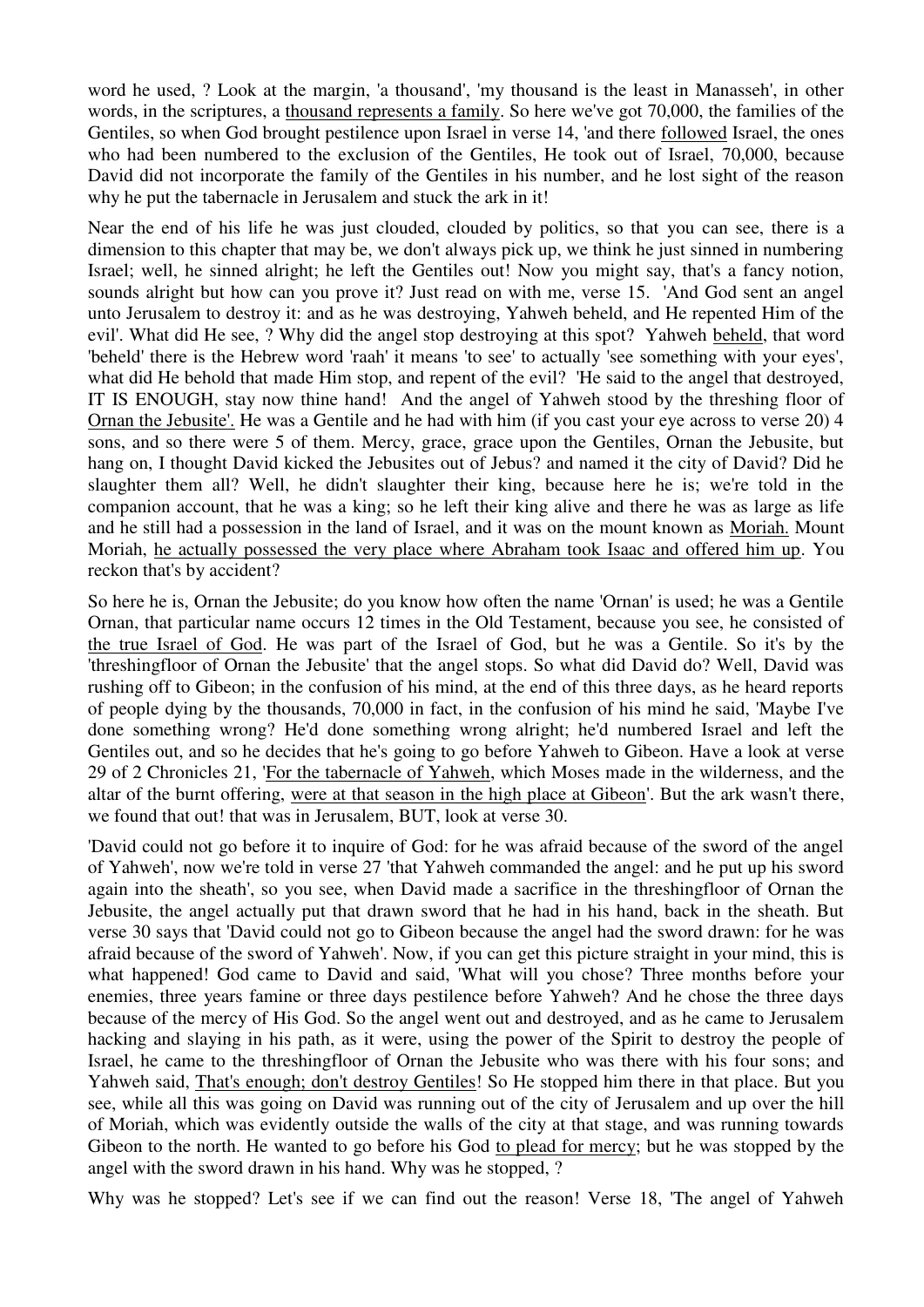commanded Gad to say to David, that David should go up, and set up an altar unto Yahweh in the threshing floor of Ornan the Jebusite'. That's why he was stopped there; you see, in verse 16 it says, 'David lifted up his eyes and saw the angel of Yahweh stand between the earth and the heaven, having a drawn sword in his hand stretched out over Jerusalem. Then David and the elders of Israel, who were clothed in sackcloth, fell upon their faces'. And Gad comes to him and says, 'Get yourself an altar in this place, and make a sacrifice', and so he does. We know what happens; he buys the threshingfloor from Ornan the Jebusite on the principle that he would not make offerings to Yahweh that cost him nothing! A very important principle that! He would not make a sacrifice to his God that cost him nothing. We are very apt to do that! When it hurts, when it bites into our pocket, we're not quite so keen; but David had that principle right.

So he got hold of the oxen and the bits and pieces of equipment that he bought from Ornan, and he made a sacrifice. And the angel sheathed his sword; the judgment is over, . Verse 28 says, 'At that time when David saw that Yahweh had answered him in the threshing floor of Ornan the Jebusite (the Gentile), then he sacrificed there', and you know, he concluded by this day that he didn't have it wrong, that in putting the ark in his own tent in Jerusalem, he had it right! He had brought the Gentiles into the hope of Israel and that had been confirmed as correct, by the events of this day, because God had stopped the slaughter at the threshingfloor of a Gentile. You reckon David knew he had it right? Have a look at chapter 22 verses 1 and 2.

'Then David said (no break in the record), This is the house of Yahweh Elohim, and this is the altar of the burnt offering for Israel'. Where was the altar of burnt offering before this stage, ? Well, chapter 21 verse 29, the altar of burnt offering was at Gibeon. Have you got that? The altar of burnt offering was down at Gibeon; but David has just built an altar in the threshingfloor of Ornan the Jebusite, which I'll show you in a moment was in mount Moriah, the same place where Abraham built his altar! And he says, 'this is the altar of burnt offering for Israel', and who does he call there? Have a look at verse 2, 'And David commanded to gather together the strangers that were in the land of Israel; and he set masons to hew the wrought stones to build the house of God'. So he prepared the materials to build the temple that Solomon constructed on that spot, using Gentile labour. And you can read on through chapter 22, verse 4, 'cedar trees in abundance; for the Zidonians and they of Tyre brought much cedar wood to David'. Verse 5, he said, 'this house must be exceeding magnificent, of fame and glory'. Why? Because it would be known throughout all countries'.

So he brings the strangers to that spot; I'm hoping by now that you can see why it is that such stress is laid upon the tabernacle of David in the New Testament; and you can see something of the mind of that man! that even in his failure, what he had done initially, in his earliest days upon the throne, is confirmed, and he goes to his grave, penning the words of Psalm 18, 'Thou hast made me lord of the nations'. How was he lord of the nations? Would those who lived in the countries afar off acknowledged the supremacy of David? NO! But those in the land who were in the truth would, because they saw him as the beloved of Yahweh, a type of the Lord Jesus Christ, and they understood what he was doing in the tabernacle of David.

Now, there basically in the first dimension of this subject; perhaps I can just wind it up by taking you to 2 Chronicles chapter 3 and just confirm one point of detail which we haven't proved yet. 2 Chronicles chapter 3 reading in verses 1 and 2, 'Then Solomon began to build the house of Yahweh at Jerusalem in mount Moriah, where Yahweh appeared' (in fact the words 'the Lord' there are not in the text as you can see, they're italicized; should read as the margin has it, 'which was seen of David his father) in the place that David had prepared in the threshingfloor of Ornan the Jebusite'. Now that verse gives us some very important details, doesn't it? It tells us that Solomon built his temple in the place of the threshingfloor of Ornan the Jebusite. They always built threshingfloors on the top of a hill, so here was a top of a hill. What hill was it? Tells us it was mount Moriah; now we all know where mount Moriah is first mentioned. Genesis 22 verses 1 and 2; do you know what 'Moriah' means? It means 'seen of Yah' seen of Yah. Do you know what it was renamed? after the incident of Genesis 22, when Abraham had offered up Isaac and Isaac had been brought off the altar and a ram was burnt as a burnt offering? Abraham renamed Moriah, 'Yahweh-jireh' jireh actually is the same as